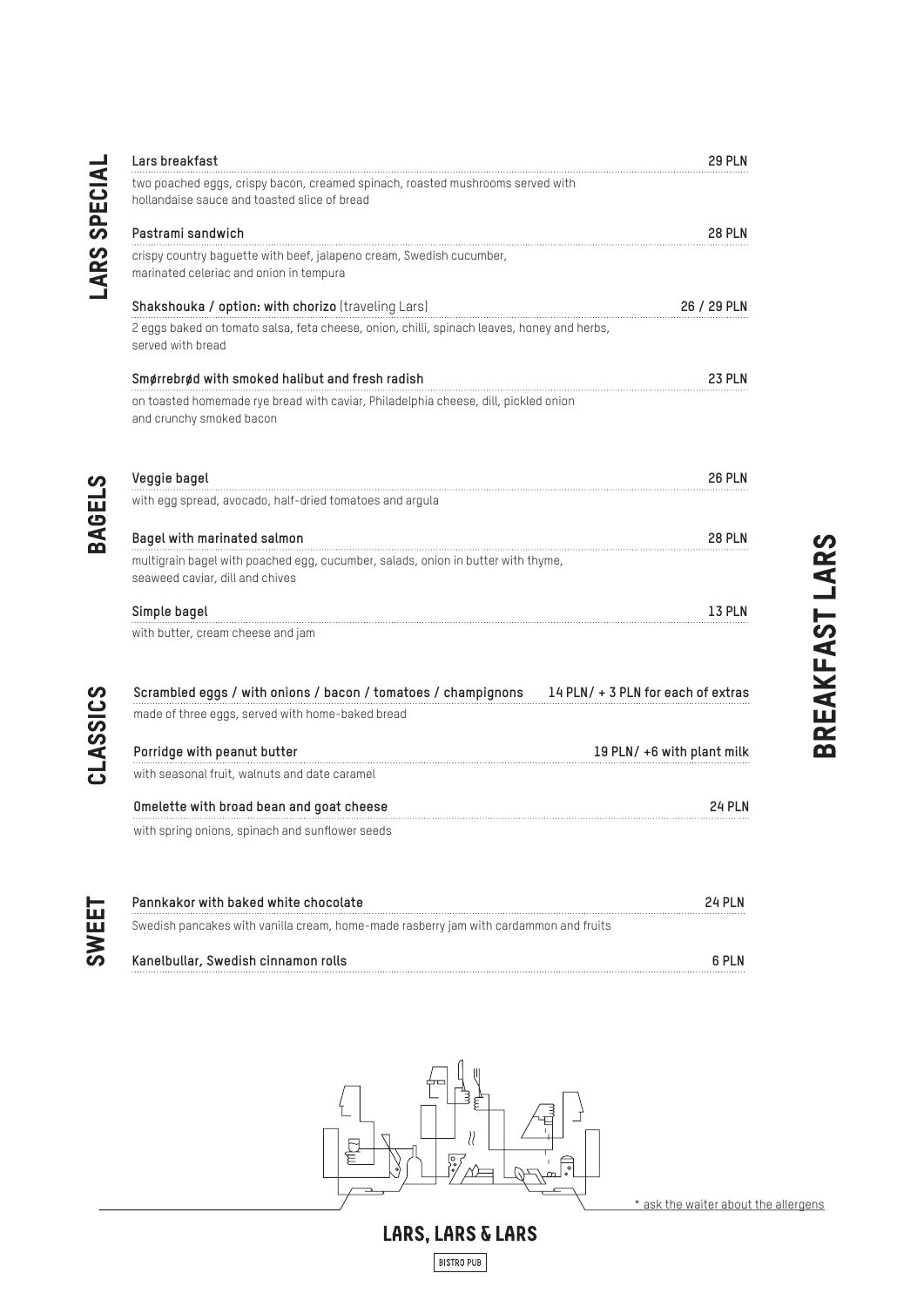# LUNCH

DESSERTS STARTERS, SOUPS & SALADS

**DESSERTS** 

STARTERS, SOUPS & SALADS

Everyday we serve something different: two lunch dishes and a soup. Ask the waiter what we prepared for today!

| Soup of the day                                                                                                                            | <b>12 PLN</b> |
|--------------------------------------------------------------------------------------------------------------------------------------------|---------------|
| Main course of the day                                                                                                                     | <b>26 PLN</b> |
| LUNCH SET: Main course + soup                                                                                                              | <b>34 PLN</b> |
| Cold baked beetroot soup                                                                                                                   | <b>19 PLN</b> |
| with homemade beet leaven & hard-boil egg                                                                                                  |               |
| Goose broth                                                                                                                                | 17 PLN        |
| with poured noodles, carrot and parsley                                                                                                    |               |
| Dutch matias                                                                                                                               | <b>19 PLN</b> |
| in mustard sauce with dill & red onion, served with homebaked bread                                                                        |               |
| Squids<br>in butter & wine sauce, with tomatoes, garlic, chorizo and chilli                                                                | 39 PLN        |
| Varm korv                                                                                                                                  | 17 PLN        |
| Swedish hot-dog in homemade buttery bun with pork sausage, red onion jam, Swedish cucumber,<br>mustard sauce with capers and roasted onion |               |
| Salad with smoked halibut                                                                                                                  | <b>39 PLN</b> |
| with lemon dressing, green beans, baby potatoes with dill, fresh radish and linseed crunch                                                 |               |
| <b>Ceasar Lars</b>                                                                                                                         | <b>39 PLN</b> |
| juicy chicken, bacon chips, croutons and parmesan topped with imperial dressing with anchovies<br>on roman lettuce                         |               |
|                                                                                                                                            | <b>52 PLN</b> |
| with bbq sauce, thick cut fries and coleslaw with horseradish                                                                              |               |
|                                                                                                                                            |               |
|                                                                                                                                            |               |

**Strawberries with homemade eggnog 25 PLN** fresh, Polish strawberries wth our eggnog on top & almonds

**Ask what other desserts we prepered for today!**



\* ask the waiter about the allergens

### LARS, LARS & LARS

**BISTRO PUB**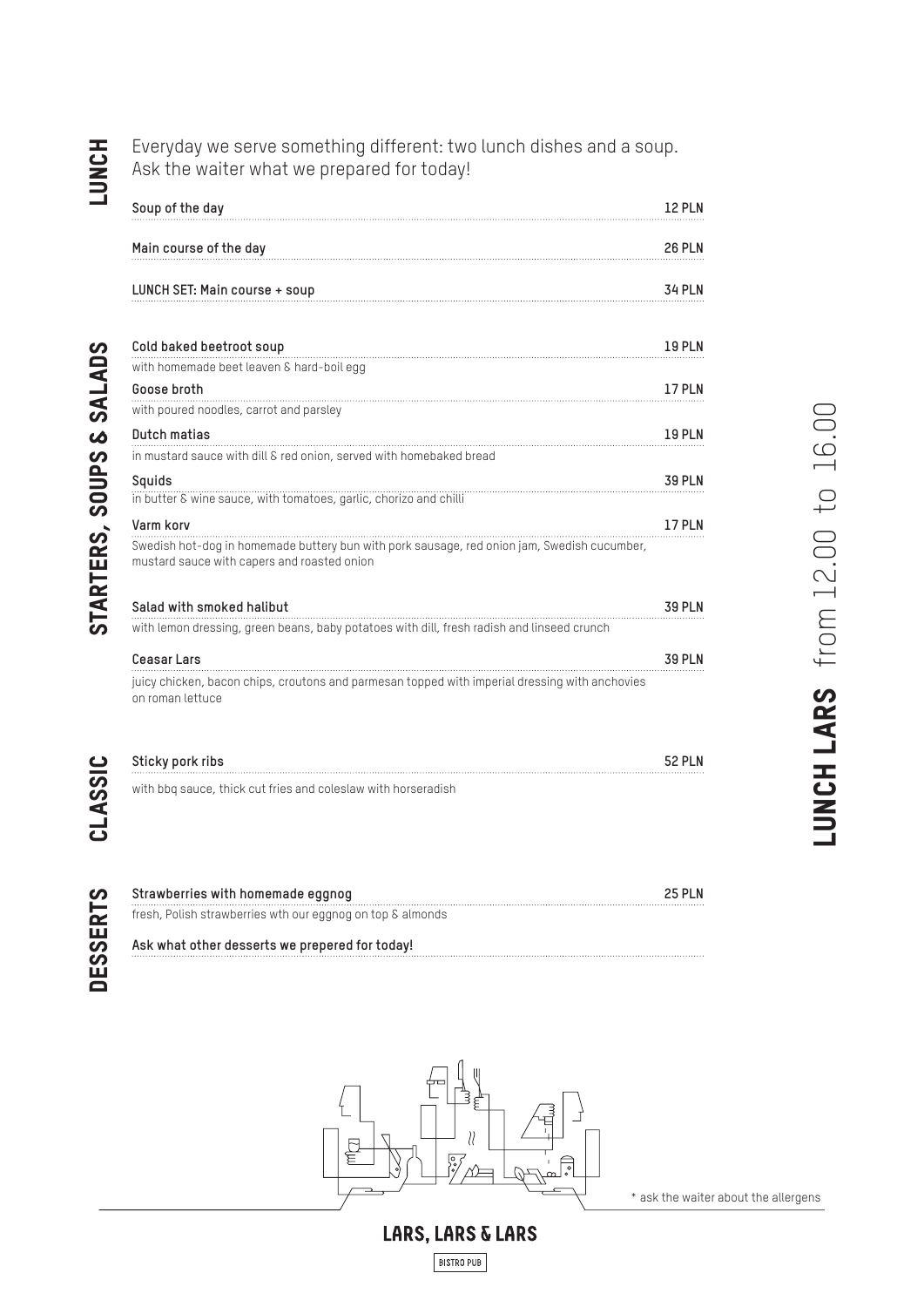| ۰,<br>٦ |  |
|---------|--|
| ۳       |  |
|         |  |
|         |  |
| г       |  |
|         |  |
|         |  |
|         |  |

| Beef sirloin tartare                                                                                                                       | <b>39 PLN</b> |
|--------------------------------------------------------------------------------------------------------------------------------------------|---------------|
| with homemade pickles, dried egg yolk, rye bread & butter with smoked salt                                                                 |               |
| Squids                                                                                                                                     | <b>39 PLN</b> |
| in butter & wine sauce, with tomatoes, garlic, chorizo and chilli                                                                          |               |
| Varm korv                                                                                                                                  | 19 PLN        |
| Swedish hot-dog in homemade buttery bun with pork sausage, red onion jam, Swedish cucumber,<br>mustard sauce with capers and roasted onion |               |
| Smørrebrød with Norwegian brunost cheese   vege                                                                                            | 22 PI N       |
| on homemade toasted bread with onion in butter with thyme and lingonberry                                                                  |               |
| Dutch matias                                                                                                                               | 19 PI N       |
| in mustard sauce with dill & red onion, served with homebaked bread                                                                        |               |

| Salad with smoked halibut<br>with lemon dressing, green beans, baby potatoes with dill, fresh radish and linseed crunch |         |
|-------------------------------------------------------------------------------------------------------------------------|---------|
| Ceasar Lars                                                                                                             | 39 PI N |
| juicy chicken, bacon chips, croutons and parmesan topped with imperial dressing with anchovies<br>on roman lettuce      |         |

| Green peas cream soup                                                              | ARS A'LA CARTE<br>21 PLN             |
|------------------------------------------------------------------------------------|--------------------------------------|
| with Greenlandic shrimps & jurassic salmon in puff pastry                          |                                      |
| Cold baked beetroot soup                                                           | <b>19 PLN</b>                        |
| with homemade beet leaven & hard-boil egg                                          |                                      |
| Goose broth                                                                        | 17 PLN                               |
| with poured noodles, carrot and parsley                                            |                                      |
| Thick cut fries*                                                                   | 13 PLN                               |
| Sweet potato wedges*                                                               | <b>18 PLN</b>                        |
| * choose your sauce: home made chilli mango   chipotle mayo   herb aioli   ketchup |                                      |
|                                                                                    |                                      |
|                                                                                    |                                      |
| ₹                                                                                  |                                      |
| ㅎ                                                                                  | * ask the waiter about the allergens |



SOUPS

| Thick cut fries*                                                                                                 | 13 PI N |
|------------------------------------------------------------------------------------------------------------------|---------|
|                                                                                                                  |         |
| Sweet potato wedges*                                                                                             | 18 PI N |
| which is a conservation of the complete of the change of the base of the conservation of the Conservation of the |         |



LARS, LARS & LARS

BISTRO PUB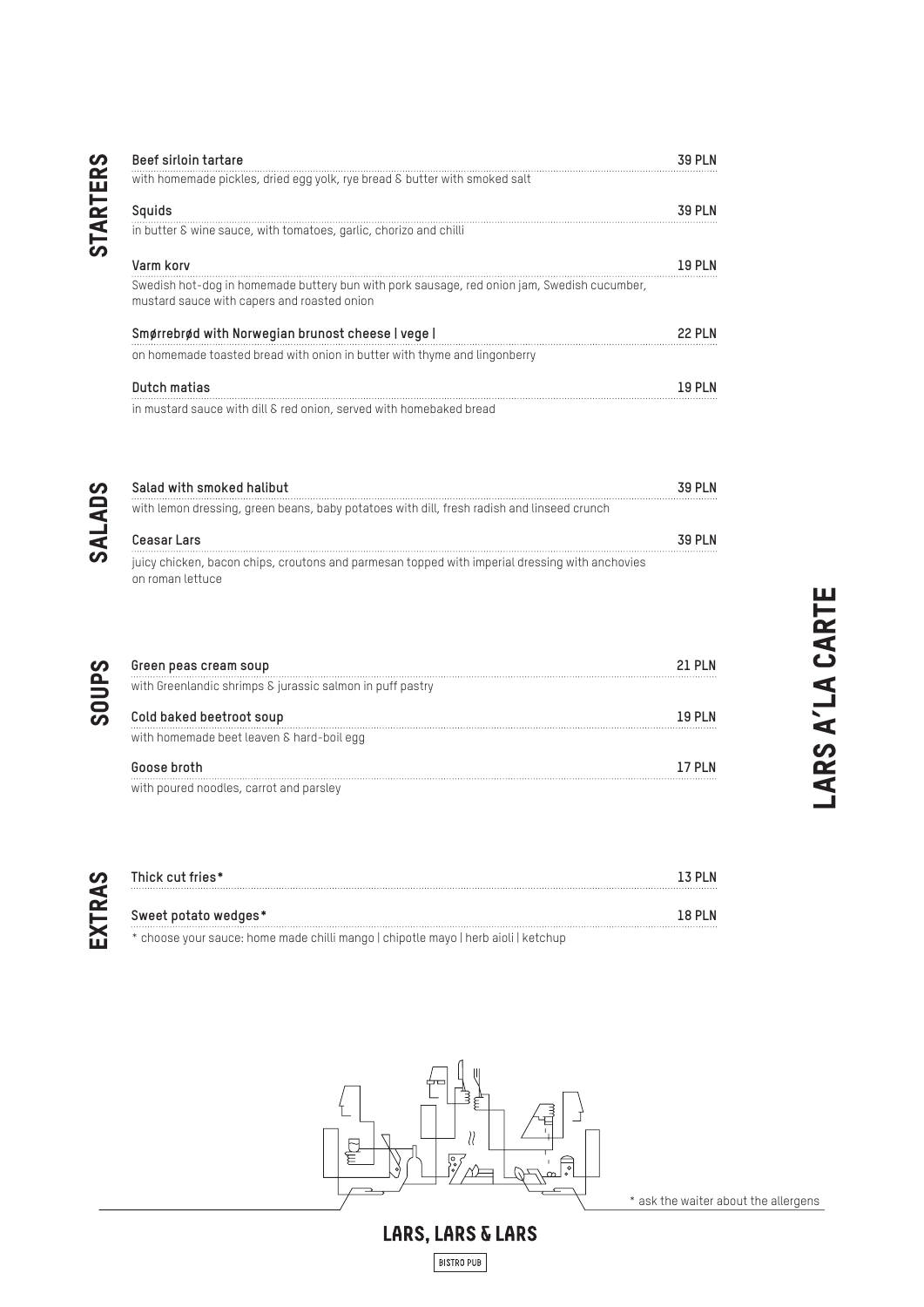| with buttery green beans, black lentils with peas and parsley, samphire, olive oil with lovage<br>and saffran sauce                                             |               |
|-----------------------------------------------------------------------------------------------------------------------------------------------------------------|---------------|
|                                                                                                                                                                 |               |
| Corn chicken breast marinated in herbs                                                                                                                          | <b>45 PLN</b> |
| with fried chanterelles, potato puree with roasted butter, pickled kohlrabi,<br>apricot gel and demi-glace sauce                                                |               |
| Sticky pork ribs                                                                                                                                                | <b>52 PLN</b> |
| with bbq sauce, thick cut fries and coleslaw with horseradish                                                                                                   |               |
| Beef burger                                                                                                                                                     | <b>39 PLN</b> |
| in homemade bun with mimolette cheese, pickled cucumber, rocket leaves, tomato, bacon,<br>red onion and chilli mango sauce, served with thick cut fries         |               |
| Vege-burger with with roasted parsnip patty with sunflower seeds and craneberry                                                                                 | <b>39 PLN</b> |
| in homemade black bun with mimolette cheese, pickled jalapeño, rocket leaves, tomato,<br>red onion and herb sauce with wild garlic, served with thick cut fries |               |
| Tagliatelle with shrimps                                                                                                                                        | <b>52 PLN</b> |
| in wine sauce with wild garlic, fried broad bean, leek & roasted almonds                                                                                        |               |
| Potato gnocchi with oscypek cheese                                                                                                                              | <b>42 PLN</b> |
| with butter-fried chantlleres & broad bean, mushroom stock, pickled onion<br>and grated goat cheese                                                             |               |
| Fresh mussels a'la marinara - from Wednesday to Friday, ask if available!                                                                                       | <b>42 PLN</b> |
| with white wine sauce, shallot, garlic, parsley & homemade bread                                                                                                |               |
| Strawberries with homemade eggnog                                                                                                                               | <b>25 PLN</b> |
| fresh, Polish strawberries wth our eggnog on top                                                                                                                |               |
|                                                                                                                                                                 |               |



\* ask the waiter about the allergens

# LARS, LARS & LARS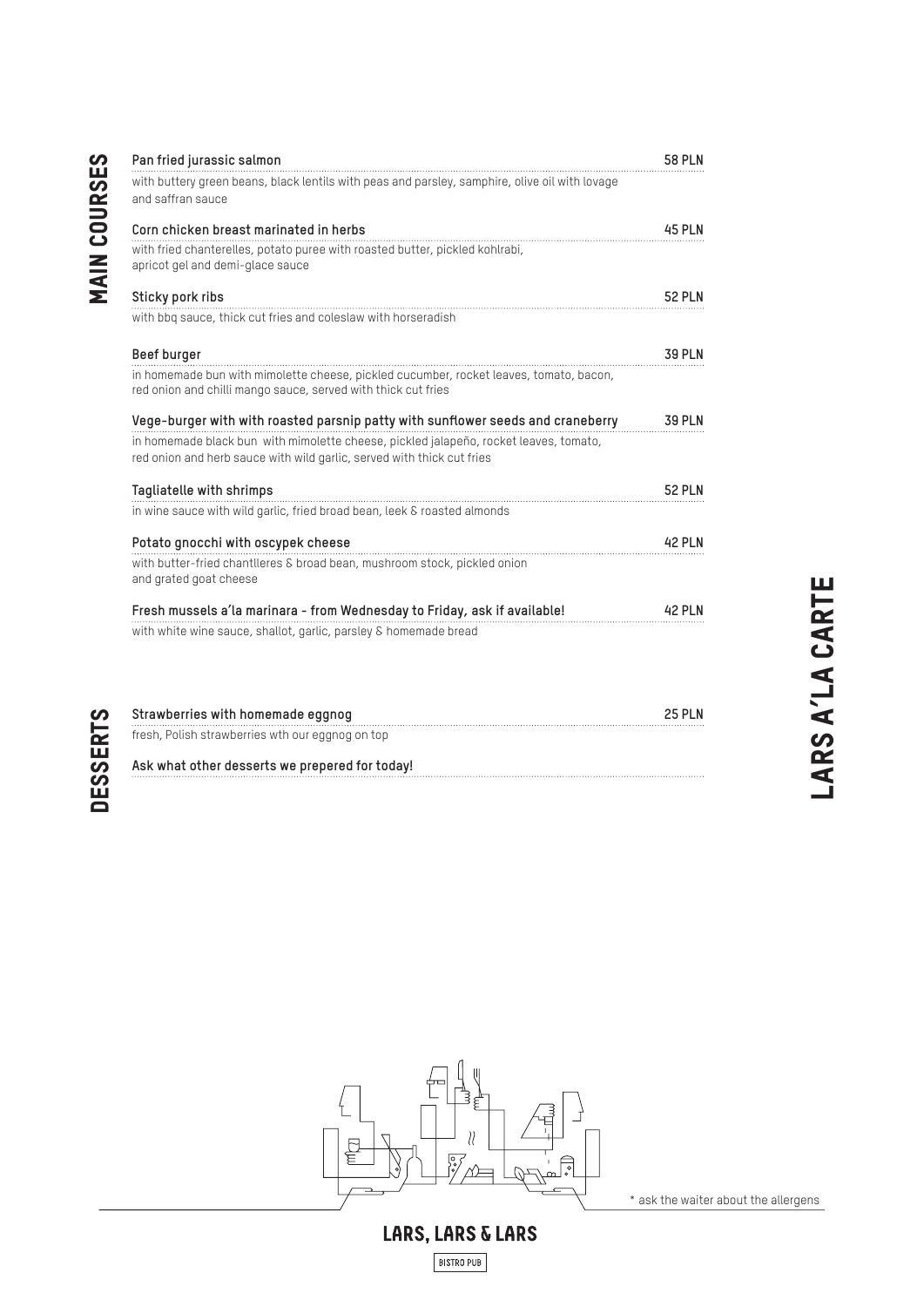| Į<br><b>SELECTION OF THE SELES</b><br>I |  |
|-----------------------------------------|--|
|                                         |  |
| LONG                                    |  |

| Wake Me Up! Breakfast                                                                                                    | <b>13 PLN</b> |
|--------------------------------------------------------------------------------------------------------------------------|---------------|
| black teas from Indian province Assam, China & Ceylon                                                                    |               |
| Epic Grey                                                                                                                | 1.3 PI N      |
| Indian teas of Assam and Darjeeling infused with natural bergamot oil                                                    |               |
| Muscat Darjeeling                                                                                                        | <b>13 PLN</b> |
| black tea from the famous Darjeeling region in India with the aroma of muscat grapes                                     |               |
| China Sencha                                                                                                             | <b>13 PLN</b> |
| Chinese Sencha green tea leaves                                                                                          |               |
| China Jasmine                                                                                                            | <b>13 PLN</b> |
| Sencha green tea leaves with jasmine flowers                                                                             |               |
| Jolly Green Fellow                                                                                                       | <b>13 PLN</b> |
|                                                                                                                          |               |
| Mint La-La-Land                                                                                                          | <b>13 PLN</b> |
| green tea, moringa, peppermint and green mint, sunflower and cornflower petals                                           |               |
| Super Girl!                                                                                                              | 1.3 PIN       |
| white tea, naturally infused with the aroma of peaches and pineapples, marigold petals                                   |               |
| Milky Oolong                                                                                                             | <b>13 PLN</b> |
| green oolong from Taiwan, natural milk flavor coming from the leaves                                                     |               |
| Yummy Rooibos                                                                                                            | <b>13 PLN</b> |
| rooibos, orange peel, sunflower and rose petals                                                                          |               |
| Awsome Fruits                                                                                                            | 13 PI N       |
| hibiscus, dried strawberries, apples, black currants, raspberries, elderflower, rosehip,<br>blackberry leaves and fruits |               |
|                                                                                                                          |               |

| Espresso      | <b>10 PLN</b> |
|---------------|---------------|
| Doppio        | 12 PI N       |
| Black / White | <b>10 PLN</b> |
| Americano     | <b>12 PLN</b> |
| Cappuccino    | <b>12 PLN</b> |
| Latte         | <b>13 PLN</b> |
| Мосса         | <b>15 PLN</b> |
| lce coffee    | <b>15 PLN</b> |
|               |               |

FRESHLY SQUEEZED JUICES:

Orange 15 PLN<br>Grapefruit 15 PLN<br>15 PLN

Apple 9 PLN Tomato 9 PLN Pear 9 PLN

smoothies

**SMOOTHIES** 

| Classic                         | 1.3 PI N |
|---------------------------------|----------|
| Elderflower with mint           | 1.3 PI N |
| Seasonal                        | 1.3 PI N |
| ask what we prepared for today! |          |

Hot drink with ginger, orange, mint, honey and lime 14 PLN

| Green                         |  |  |  | 17 PI N |
|-------------------------------|--|--|--|---------|
|                               |  |  |  |         |
|                               |  |  |  |         |
| spinach, apple, lemon, orange |  |  |  |         |

banana, raspberries, blackberries, red currant

### CISOWIANKA:

Grapefruit

COLD-PRESSED:

JUICES

WATER

COFFEE

| Classique 0,3l | 7 PI N  |
|----------------|---------|
| Classique 0,7l | 14 PI N |
| Perlage 0,3l   | 7 PI N  |
| Perlage 0,71   | 14 PI N |

| 15 PI N |
|---------|
|         |
| 15 PI N |
|         |



## LARS, LARS & LARS

**BISTRO PUB**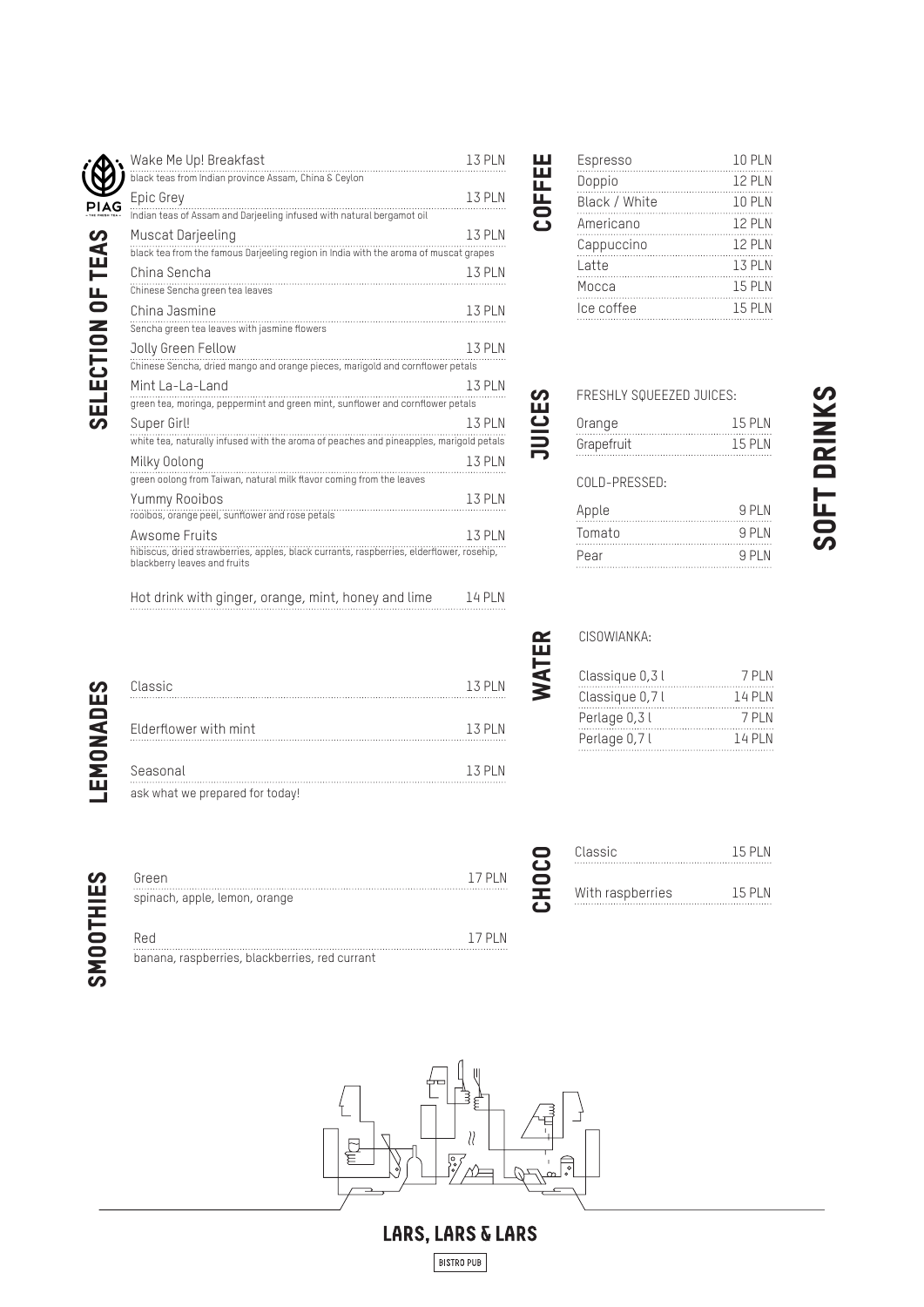|                     | Grimbergen Blonde / Blanche 0,31                                                       | 14 PLN        |
|---------------------|----------------------------------------------------------------------------------------|---------------|
|                     | Grimbergen Blonde / Blanche 0,51                                                       | 22 PLN        |
| CIDER               |                                                                                        | <b>18 PLN</b> |
| <b>W</b>            | Kingpin Brewery Plls / Weizen                                                          | <b>15 PLN</b> |
|                     | Crafted low-alcohol beer 0,51                                                          | 13 PLN        |
| <b>BEER</b>         | Polish Cider 0,33 l                                                                    | 12 PLN        |
| COCKTAILS           | Swedish Negroni                                                                        | <b>26 PLN</b> |
|                     | Nordic Gin & Tonic                                                                     | <b>26 PLN</b> |
|                     | Valhalla Bullet                                                                        | <b>20 PLN</b> |
|                     | Skinny Lennart                                                                         | 26 PLN        |
|                     | Martini Espresso                                                                       | 21 PLN        |
|                     | Pear Sour                                                                              | 21 PLN        |
|                     | Rhubarb Sour                                                                           | 22 PLN        |
|                     | Coconut Mojito                                                                         | 21 PLN        |
|                     | Strawberry Frozen Daiquiri                                                             | 25 PLN        |
|                     | Aperol Spritz                                                                          | 24 PLN        |
|                     | Hugo                                                                                   | 21 PLN        |
| NORDIC              | <b>DENMARK</b>                                                                         |               |
|                     | Aalborg Jubilaeums Akvavit 40 ml                                                       | <b>19 PLN</b> |
|                     | Aalborg Taffel Akvavit 40 ml                                                           | 17 PLN        |
|                     | Heering Cherry 40 ml                                                                   | 16 PLN        |
|                     | <b>NORWAY</b>                                                                          |               |
|                     | Linie Akvavit Sherry Cask 40 ml                                                        | 17 PLN        |
|                     | Linie Akvavit Madeira Cask 40 ml                                                       | <b>30 PLN</b> |
|                     | Vikingfjord Vodka 40 ml                                                                | 14 PLN        |
|                     | <b>SWEDEN</b>                                                                          |               |
|                     | Mackmyra 10 y.o. 40 ml                                                                 | <b>40 PLN</b> |
|                     | Nordic Spirits Gin 40 ml                                                               | <b>22 PLN</b> |
|                     | 0.P. Anderson Akvavit 40 ml                                                            | 15 PLN        |
|                     | Xante 40 ml                                                                            | 21 PLN        |
|                     | Motörhead Vodka 40 ml                                                                  | <b>25 PLN</b> |
|                     | <b>FINLAND</b>                                                                         |               |
|                     | Valhalla 40 ml                                                                         | 19 PLN        |
|                     | AKVAVIT SET 40 ML   20 ML                                                              | 70   35 PLN   |
|                     | Aalborg Taffel, O.P. Anderson, Linie Sherry Cask, Linie Madeira Cask                   |               |
|                     | NORDIC SET 40 ML   20 ML                                                               | 66   33 PLN   |
|                     | Vikingfjord, Xante, Valhalla, Heering                                                  |               |
|                     | GREATER POLAND SET 40 ML   20 ML                                                       | 76   38 PLN   |
| <b>TASTING SETS</b> | Ovii, local craft distillates: apple, plum & grape pomace, Herbarius Flowery Craft Gin |               |
|                     |                                                                                        |               |
|                     |                                                                                        |               |

# NORDIC

LARS, LARS & LARS **BISTRO PUB** 

 $\lambda$ 

 $\frac{1}{2}$  $\wedge$   $\begin{array}{c} \n \mathbb{E} \n \end{array}$